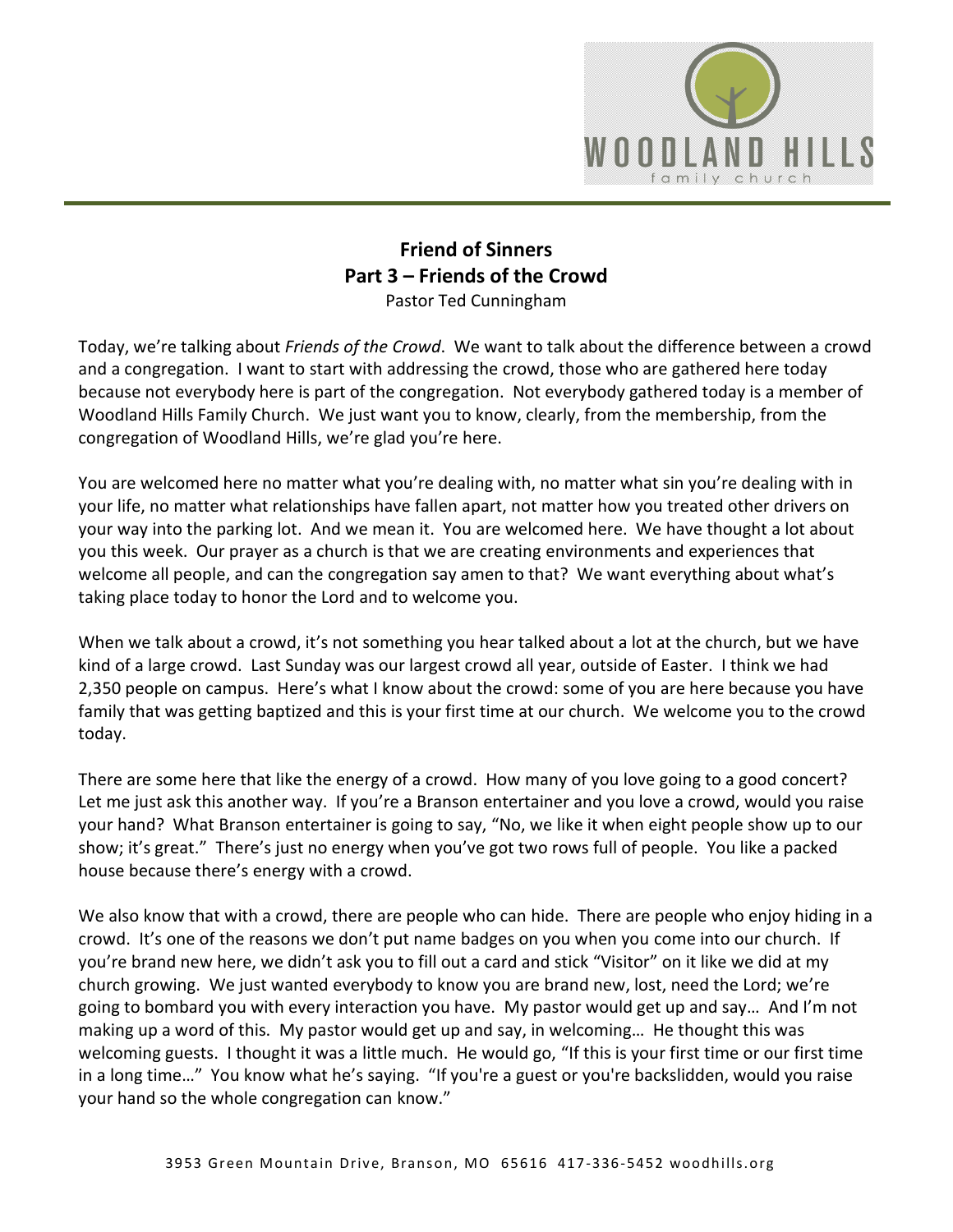So, this message is quite a bit about training as well today as we move from crowd to congregation in just a moment. But I just want to help our congregation with this too because the staff talks about this a lot at our church where we'll meet someone on a Sunday morning gathering… We'll meet someone in the crowd, and we'll say, "Hey, welcome; we're glad you're here. Is this your first time?" And they'll respond, "I've been coming here for nine years." So, let's not ask people if it's their first time; let's just give them a nice welcome, assume it's not their first time. But if it is their first time and that comes out when your greeting them… But there are people that like to sneak in and sneak out. If that's you, would you raise your hand right now? No, I'm not going to ask you to raise your hand. Guess what? We're comfortable with that.

There are also people who feel lost in a crowd and the church, especially this service, can be overwhelming for you. You're walking in thinking, *How am I going to every know anyone?* There are many ways at Woodland Hills to make a large church feel small. We have home groups, community groups, small groups. If you're coming from other churches, whatever your church would call those or if you've heard about them. You can get into a smaller gathering. We're actually changing a lot about that at our church right now under the leadership of Cathy Jensen to really help all of you that feel part of the crowd, and maybe even become part of the congregation through Starting Point. You've never plugged in and this place is just too overwhelming for you, we want to help you make this big crowd feel small. Just to take the pressure off for those who feel lost in the crowd, you do not need to know everybody in here, and don't try to. You're like, "But I'm a party on wheels; everybody wants to know me." It's not possible.

We've heard all the critique on what it means to be a crowd. But we're not afraid of crowds; we're grateful for the crowds. We want to reach the crowds and we want the crowd to grow. Here's the bottom line and what I want us to look at. **Jesus attracted large crowds**. Two thousand years ago upon this earth, he attracted large crowds. And if you believe this, say amen: **He's still attracting large crowds today.** If you want to do this, I obviously can't give it all to us this morning, but if you go to biblegateway.com, or whatever your Bible app is, and do a word search on crowd and just go through the gospels and see how Jesus not only attracted large crowds, but how he ministered to large crowds.

In Matthew 7: 28… I'm going to give like three text about how he taught and what the crowds did with his teaching and how they responded to his teaching. They were amazed at his teaching. They were hearing things brand new for the first time.

In Matthew 22: 33, we read they were astonished at his teachings. Brand new ideas.

And this one, Mark 12: 37, you're going to know I loved. They actually enjoyed his teaching. They enjoyed listening to him.

I love what Pastor Mark Batterson in D.C. says. "If your sermons are boring, it's probably because your life is boring."

I'm here to tell you however you read the Bible, I want you to know this clearly. Jesus was not boring. I think too for many churches today, their Sunday morning gathering has just become boring. And they're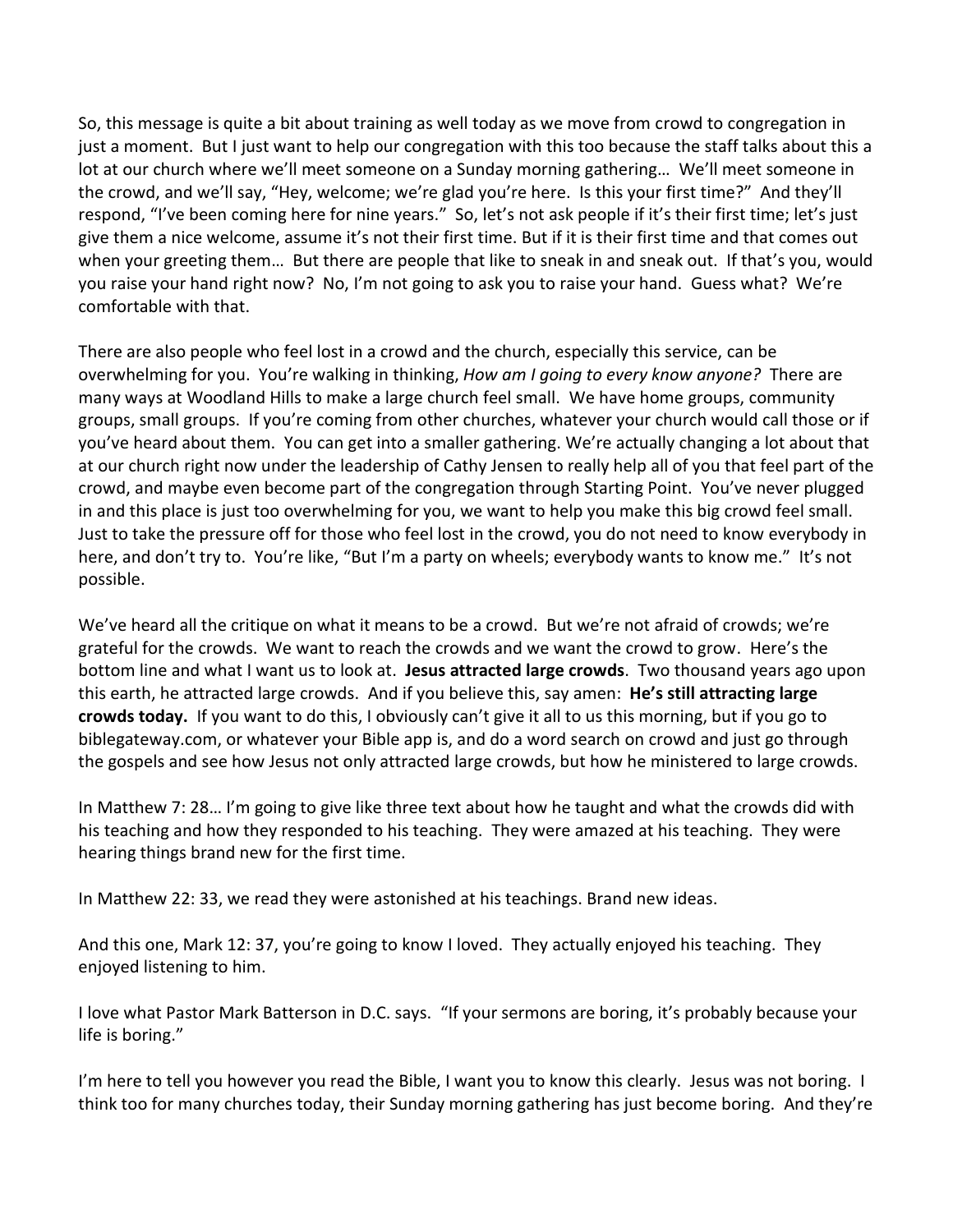not reflecting the joy of the Lord. The joy of the Lord is our strength. Where the Spirit of the Lord is, there is freedom. And when people begin finding freedom, there is rejoicing and there is joy and that's what we want to have happen here. Jesus attracted crowds 2,000 years ago and he's still attracting them today.

The scripture also says about these crowds that they were large (Matthew 8:1). It goes on to say they were so large that at one point they almost crushed him (Luke 8:42). I think we would maybe use the term *mob*. But here's the thing. They weren't just crowds that Jesus came in and out of. They weren't just crowds that followed Jesus. Jesus actually was moved by these crowds.

The scripture tells us, in Matthew 9, *[36](https://www.studylight.org/desk/?q=mt%209:36&t1=en_niv&sr=1) When he saw the crowds, he had compassion on them…* I hope that's always the heartbeat of our congregation, of our church that when we see the crowd coming in that yes, we can be overwhelmed by it, we can be overwhelmed by the need, but that we always have compassion for those that show up here week after week after week as part of the crowd. He's actually going to give an indictment here on the spiritual leaders of that day because of how they were treating people. *…because they were harassed and helpless, like sheep without a shepherd.* These were the victims of the charlatans, and Jesus was giving a whole new message and a whole new way of life and people were tuning in.

Not only were people tuning into what he was saying, many of them were showing up to the crowds because they had great need. May that always be the heartbeat of our church: people showing up here in need. They don't know or realize they have a spiritual need, but they have a physical need, and they have discovered, they've heard, it's been spread through the hotels, it's been spread through community that at Woodland Hills Family Church, they meet physical needs.

May we not so stress over being taken advantage of or not having enough. Let me just tell you that we are doing fine in the budget. We are doing well with your giving. Your giving is generous, it is joyful, we're meeting physical needs and we don't want to keep it a secret that we meet physical needs. We want the community to know we're meeting needs.

We read in Matthew 14, *[15](https://www.studylight.org/desk/?q=mt%2014:15&t1=en_niv&sr=1) As evening approached, the disciples came to him and said, "This is a remote place, and it's already getting late. Send the crowds away…"* I probably side with the disciples more on this. The crowds are too much. The needs are too great.

Now this was before we had Chick-fil-A boxed lunches. If you go to large events with large crowds, you know. It's funny; Paul Harris has done a lot of comedy events with me. He didn't really understand Chick-fil-A and the experience. He actually thought Christian churches in the country were under some sort of commitment to only use Chick-fil-A for our large crowds. That's because every greenroom only had Chick-fil-A and at breaks, they serve Chick-fil-A. He goes, "Are we allowed to use other restaurants?" I go, "No, it is the Lord's chicken. We are only allowed to use Chick-fil-A."

The disciples said send the crowds away. Not only did Jesus have compassion, but he met needs. The crowds didn't intimidate him, obviously. "…*they can go to the villages and buy themselves some food."* But what did Jesus say? *"They do not need to go away. You give them something to eat."* We get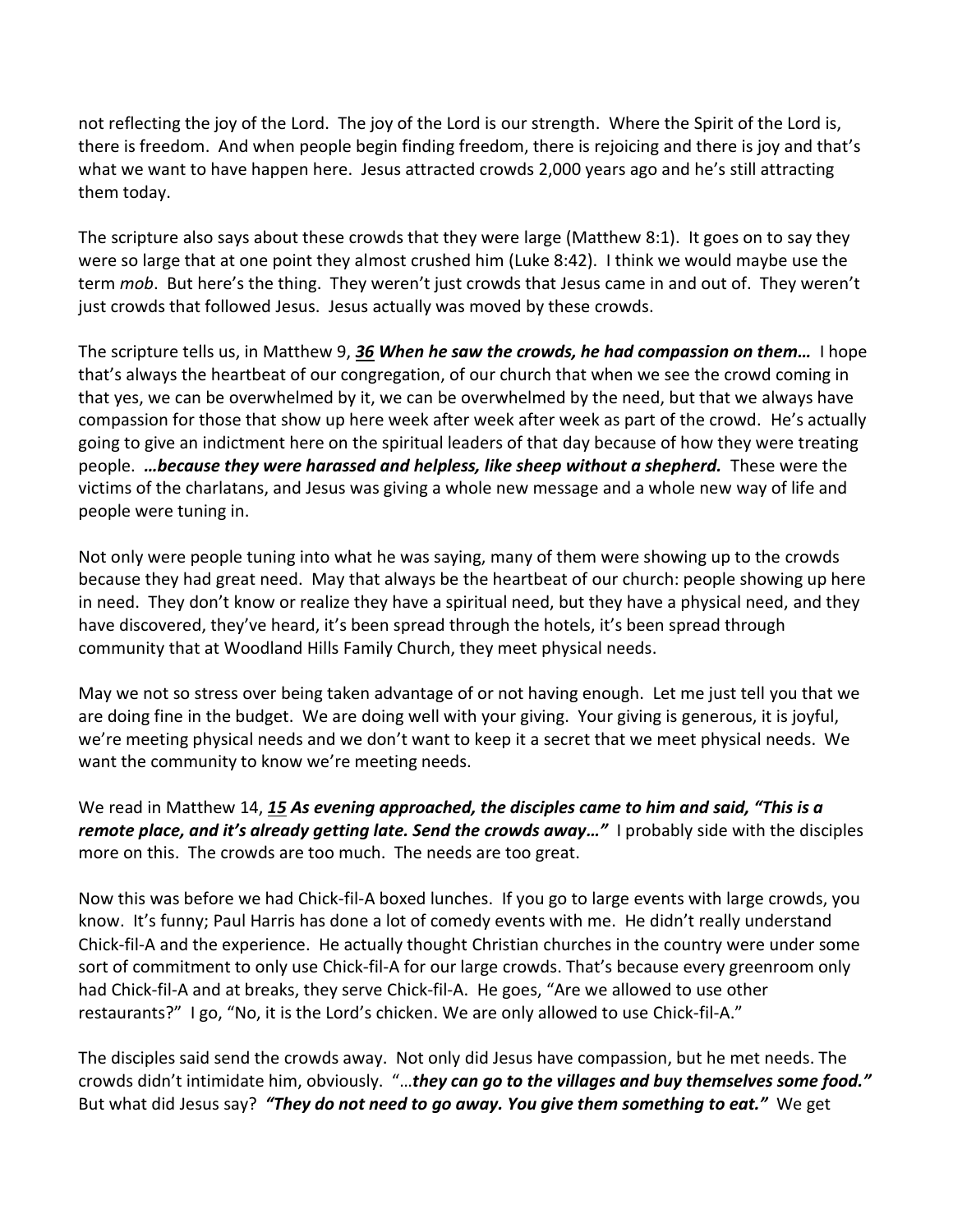these miracles in the scripture of Jesus taking just a little bit of food and providing for everyone. The word got out and I hope the word gets out to our community and I hope people show up to our crowd because we take care of people here. I know that's your heart individually; may it always be our heart collectively.

As you keep going on with these crowds, Matthew 15 says, *[30](https://www.studylight.org/desk/?q=mt%2015:30&t1=en_niv&sr=1) Great crowds came to him, bringing the lame, the blind, the crippled, the mute and many others, So now, people are hearing about it and they* are inviting people to come with them. They are bringing people along with them. *…and laid them at his feet; and he healed them.*

Matthew 19 says, *[2](https://www.studylight.org/desk/?q=mt%2019:2&t1=en_niv&sr=1) Large crowds followed him, and he healed them there.* This is a very important thing for us to understand. As a church, our desire is to create environments and experiences that meet the needs of people, that honor people, that welcome people. Many people will show up to our crowd as they showed up to the crowds of Jesus. The are seeking relief more than truth.

I love the fact that many of you are here today because… You didn't start by coming to an 8:30, 10:00, or 11:30 service; you came to Woodland Hills because of Marriage 911. You were seeking relief and help for your marriage. We baptized someone in the first service, precious Phyllis, it took a few minutes to get her into the tub. She's in her 70s. It was a precious time. And let me just tell you something: Grief Share ministered to her. I met Phyllis and her husband a week after they moved to Branson to retire from Michigan. About two or three days after I met them on a Sunday here, he passed away. Our church did the funeral for him. Phyllis immediately found community in Grief Share and continues to seek… We were there for her as a church to meet emotional needs, relational needs.

We're getting to the spiritual needs, but here, people are coming. I don't meet a lot of lost people in Branson that ever ask me, "Does your church teach verse by verse through the Bible?" They're not asking that. Believers who are looking for a church are asking that, but lost people, people who don't know the Lord are not asking, "What current series are you in?" "What will you be teaching this week?" You know the questions they are asking have to do with their life. I'm just going to say it again. Wherever you're at in life today, we're glad you're here. This is a place where you can feel welcomed. This is a place where you are accepted. But know this. We're going to get to it even more, but there is a difference between accepting someone and approving of the way they are living. And the relief you seek is found in Christ.

Maybe you have money issues or relationship issues or health issues and you come here for relief. You're going to hear truth, but may we always be a church that's ministering to the relief of others. James puts it this way: You better be a church of relief. You better be a church of actually meeting physical needs for people and not just talking about it. And we are grateful for everything you do to put shoes on kids' feet to meet the physical needs of students of Stone and Taney Counties. James puts it this way. *[15](https://www.studylight.org/desk/?q=jas%202:15&t1=en_niv&sr=1) Suppose a brother or a sister is without clothes and daily food. [16](https://www.studylight.org/desk/?q=jas%202:16&t1=en_niv&sr=1) If one of you says to them, "Go in peace; keep warm and well fed…"* This person doesn't need a seminar. Look at it. "Go in peace; keep warm and well fed." It's a three-point sermon. It's where Baptists get the three-point sermons.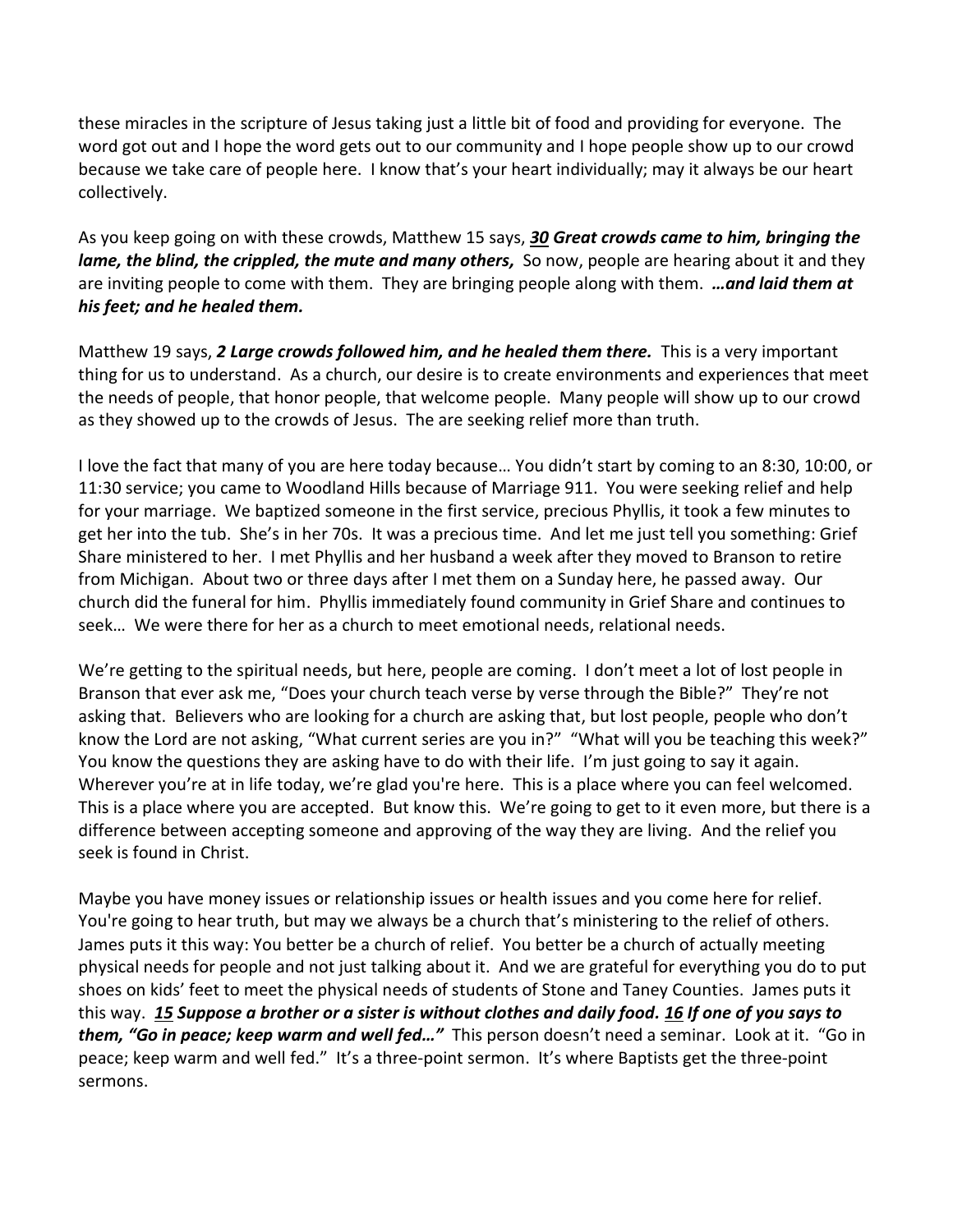Don't give them a sermon; meet their need. Do something for them. *…but does nothing about their physical needs, what good is it?* What good is your preaching if you're not doing something with it?

So here's the big idea out of this as we talk about the crowd. **May we be known for practicing what we preach more than what we preach**. I know believers get excited about the series. "What's our new series we're going into?" But may we remember that the crowd that is coming is not always interested in the next series. They are seeking relief, and as a church family, as a congregation, we need to constantly be meeting the needs of the crowd. We need to be finding ways to meet their physical needs, their emotional needs, their relational needs, and their spiritual needs.

**We can attract large crowds without compromising the message**. I think last week was an example of that. We know what we believe about marriage. We believe marriage is between a man and a woman for a lifetime, and we're not compromising that message at all. But the tone in which we share it, we can work on that. The way in which we deliver it, we can work on that. There is nothing changing about our message, but our methods are constantly changing. We're not afraid to reach the crowd.

Here's the difference as we move from crowd to congregation. Understand when we talk about the crowd, **we do not expect lost people to act like believers.** We do not believe in behavior modification at this church that you need to clean yourself up before you come here. We want you to come here, find Jesus, and let Jesus clean you up. That's the bottom line. But… and this is a very important but. Everybody's got a but. Take that in context. **We do expect believers to not act like lost people**. You see the difference there. It's like, "No, I just kind of like the crowd."

Today, we are inviting people from the community into the crowd. We've been doing that so far all morning, but we're also wanting to invite people from the crowd to the congregation and for some of you, you've been a part of the crowd for years. You've never placed faith in Jesus. You've never made that decision. When we start talking about membership, it gets you all weirded out. But we do have a different standard, a different way of living for those who say they are believers. We want our beliefs and our lifestyle, our beliefs and our practices to match.

I love how Joe White puts it. He said, "I love coming to Woodland Hills, Ted. Almost every time I'm there, I smell marijuana on someone." Well, we hope that's not a believer. But now it gets really hard to determine and we've said it and you hear me, this is an illustration used over and over again, but I think it sticks. If someone flips you off on the way into the parking lot, your first thought would be, can you believe that person at Woodland Hills did that? For that person, it may be their first Sunday here and they are as lost as anyone. We're glad they are here. Now, we hope believers aren't giving you the bird in our parking lot. We've told our elders to stop that along time ago.

It's why Amy says we are never getting me the license plate that says, "Pastor Ted." I don't want that license plate; I want a car that blends in. Not because I give people the finger, but because I honk. And if we're going to be welcoming people from our community into the congregation, this is the takeaway. You need to take it with you right now. I only honk at out of state tags. I don't honk at Missouri because it's probably one of you. But you could giddy up a little bit.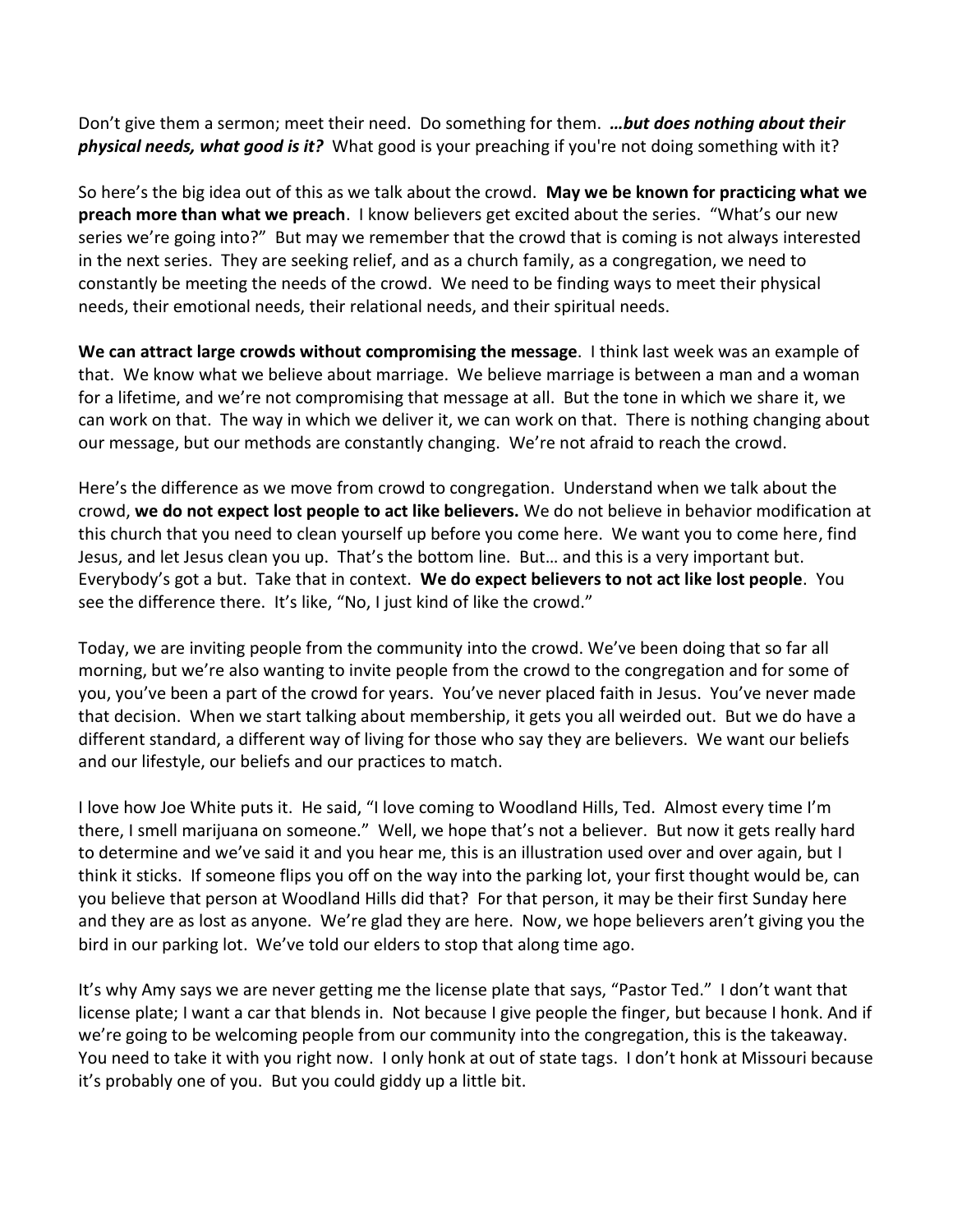If you yield one more time in the roundabout, I'm rear-ending you, alright? I'm taking you out. You've been here long enough; it's time to get in the program, okay?

**Let's move from the crowd to the church**. Today, right in this room, we have the crowd and the church. Jesus had all different sorts of people in the crowds that followed him. Here's just three of them:

**Committed followers** – people who left it all behind, left family, left jobs, left their belongings, and left their livelihoods and said, "We will follow you." They followed Jesus.

**Curious Seekers** – "I hear this man is saying things I've never heard before," so they were around, really wanting to learn.

**Critical Skeptics** – There were people that were coming at Jesus.

We've heard all the criticism on a church that's growing or a church with a large crowd. It's a watereddown gospel. They're liberal. My favorite one is it's the feel-good church. We say we would rather be called the feel-good church than the feel-bad church. That doesn't make any sense to me. I know what they're trying to say, but let tell you that the attracting of large crowds drew a lot of criticism toward Jesus. And the crowds that Jesus is drawing today still comes with criticism.

Jesus had a crowd gathered that invited him for dinner. Luke 5 says this*, [27](https://www.studylight.org/desk/?q=lu%205:27&t1=en_niv&sr=1) After this, Jesus went out and saw a tax collector by the name of Levi sitting at his tax booth. "Follow me," Jesus said to him, [28](https://www.studylight.org/desk/?q=lu%205:28&t1=en_niv&sr=1) and Levi got up, left everything and followed him.* 

*[29](https://www.studylight.org/desk/?q=lu%205:29&t1=en_niv&sr=1) Then Levi held a great banquet for Jesus at his house, and a large crowd of tax collectors and others were eating with them. [30](https://www.studylight.org/desk/?q=lu%205:30&t1=en_niv&sr=1) But the Pharisees and the teachers of the law who belonged to their sect complained to his disciples…* People will be critical of what we're doing. It just comes with the territory. We have to be okay with it. People say, "They're not preaching the gospel there." "They're not standing strong on truth." That's why we're doing this series. I think we're declaring we can stand strong on truth and be an over-the-top loving church, a welcoming church, a growing church. *"Why do you eat and drink with tax collectors and sinners?"*

*[31](https://www.studylight.org/desk/?q=lu%205:31&t1=en_niv&sr=1) Jesus answered them, "It is not the healthy who need a doctor, but the sick."* I think you get that in a lot of our teaching here at Woodland Hills. We're speaking not to the healthy, not to the already convinced, but we spend a lot of time talking to those who are not, to those who are broken and to those who are hurting.

Jesus says, *[32](https://www.studylight.org/desk/?q=lu%205:32&t1=en_niv&sr=1) "I have not come to call the righteous, but sinners to repentance."* Remember, Jesus is the friend, I am the sinner. In this church, we welcome you, we're glad you're here, but please understand yes, you're seeking relief, but ultimately, we're getting back to the message and calling you to repentance, repenting of the lifestyle where you're shaking your fist at God and saying, "I'll live any way I want to live." "I'll sleep with whoever I want to sleep with." "I'll sleep with as many as I want to sleep with." "I'll get drunk and I'll smoke my weed." "I'm going to do it all and you're not going to tell me. I'm going to live my life."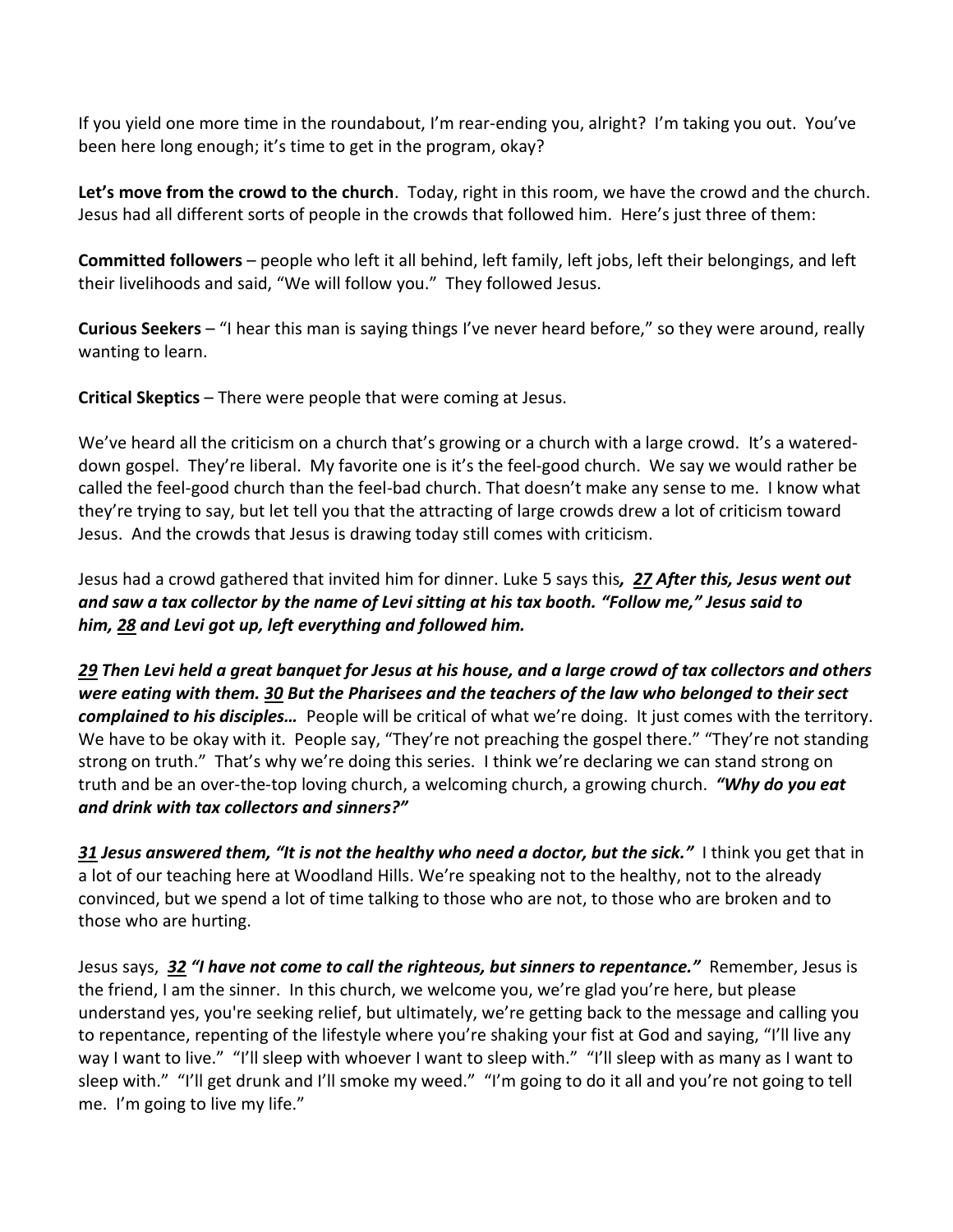There are many ways that seem right to a man, but in the end, lead to destruction. Jesus is here to call you and he's here to call me to repentance. And we can be accepting and loving, but not approving. We can be accepting and loving and call each one of us to repentance. That's the difference between the crowd and the church.

We just had Starting Point. Starting Point is our gathering. You can sign up for it on our website. It's our gathering where we move people from the crowd to the congregation. You sign a membership covenant, saying, "I'll protect the unity of my church by acting in love toward other members, by refusing to gossip, by following the leaders. I will share the responsibility of my church by praying for its growth in the crowd, by inviting the unchurched to attend the crowd, by warmly welcoming those who visit. I will serve in the ministry of my church by discovering my gifts and talents, by being equipped to serve, by developing a servant's heart. I will support the testimony of my church by attending faithfully, by living a godly life."

Can I just now turn toward the congregation, those who have made the decision to follow Jesus and those who have become a member of the church that all of us would **care more about helping people find Jesus than we do about what people who follow Jesus say about it.**

Pat Kershaw brought to me a sacred echo after the last service. She goes, "I read this quote this week: 'May you be reaching out to lost people constantly and in a way that is constantly frustrating believers.'" I think I paraphrased that a little bit. But may we always be reaching people and welcoming people even though it's going to draw the criticism.

In Luke 7, it says, *[34](https://www.studylight.org/desk/?q=lu%207:34&t1=en_niv&sr=1) The Son of Man came eating and drinking, and you say, 'Here is a glutton and a drunkard…'* The sin is in gluttony, the sin is in drunkenness and Jesus was sinless. He was God and man, fully. No sin in this at all. You have to understand that when we hear friend of sinners, we kind of see it as something positive, but it was never given as a positive comment; it was given as a critical statement. He's *…a friend of tax collectors and sinners.*

Jesus reminds us he's calling us to repentance, and remember as he was accused of all this, Luke 19 says, *[10](https://www.studylight.org/desk/?q=lu%2019:10&t1=en_niv&sr=1) "For the Son of Man came to seek and to save the lost."* That's our desire at this church, to constantly be welcoming people into the crowd, but then challenging people to move from the crowd to the congregation.

Then, when you are part of the congregation, we're going to ask you to take another step and become part of the **committed**. Here's where I just love this; it kind of puts me at ease. Rick Warren drove this into me 20 years ago and I think about it almost every time before I speak. He said, "Long before you ever preach your sermon, people who are visiting your church have already decided whether or not they are going to come back." What he's saying there is that's on me. Not in here, but out there. You understand they are making decisions out there long before they walk in here. They are making decisions on whether or not this is a welcoming, warm, inviting place.

If I could just encourage all of you who serve in this church and all of you who volunteer… We're talking now from the crowd to the congregation to the committed. Those of you who serve, I hope you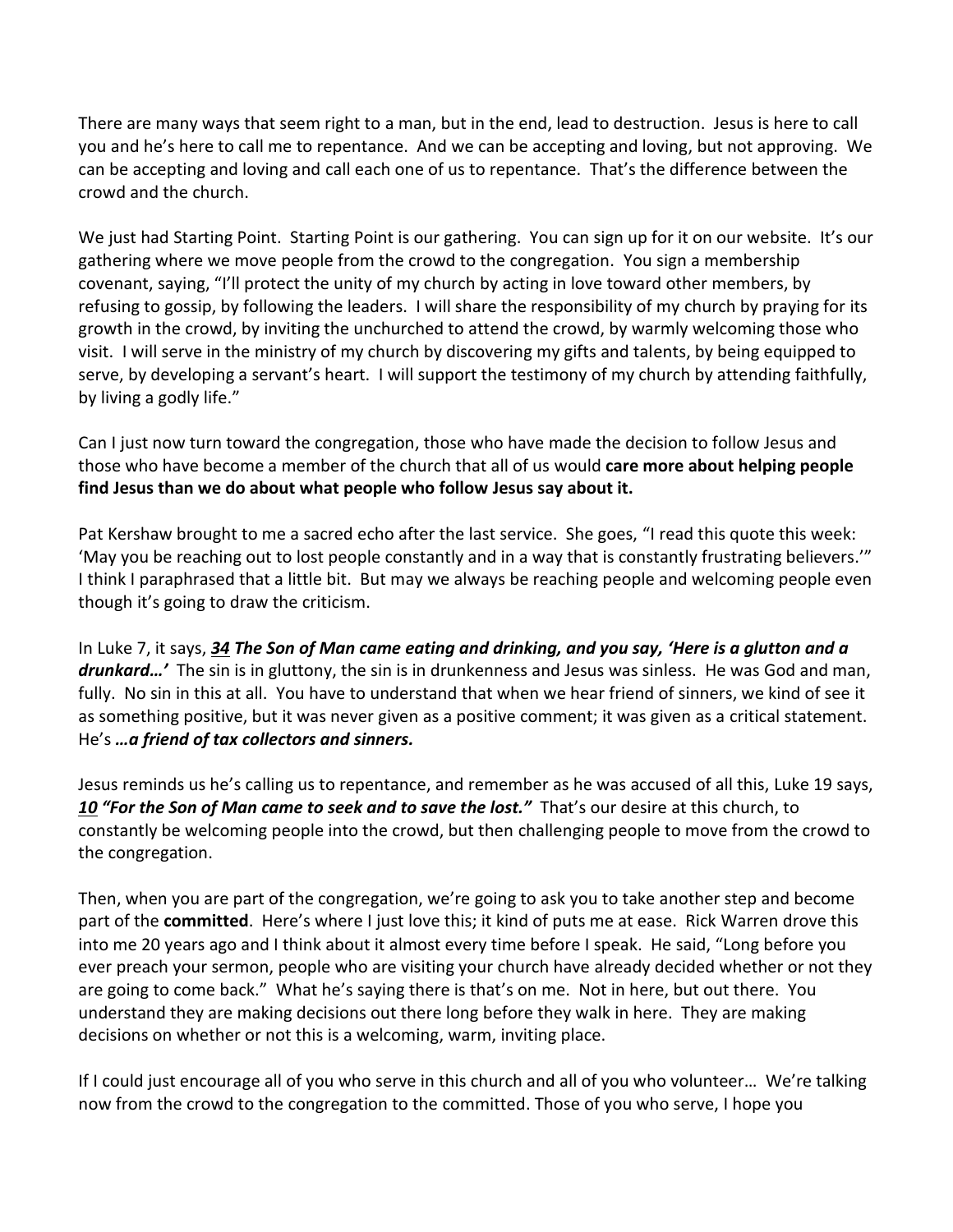understand how important it is to show up. It's a big deal. Why? It's because parents are brining their kids into Critter Street and Wild Woods for the very first time and I think they are pretty impressed with the security measures and the thumb print and the background check we do of them. There is a lot of security. We take the safety and security of kids seriously, but when they show up to a room where the leader is not there or the leader is there and just stressed out, Mom and Dad aren't feeling as safe. They went through the thing and they're getting ready to hand their child over and the leader is panicked. Or – we had this last week – the rooms were big with a lot of kids. Moms and dads are making the decision, *Did this leader really want my kid? Did this leader want to spend an hour with my kid?* I think when a kid is bawling and screaming and yelling, what an opportunity for the church to go, "Bring it in. Give me that kid." Rather than cringing and saying, "Let's not start this relationship off like this."

In the parking lot… Even though you don't serve in the parking lot, how you treat people in the parking lot is a big deal. Welcome them. I always love how after we talk about this, the lines are going to be ridiculous in a couple of minutes because everybody is going to be like, "No, you go." "No, you go." Let me give you a rule on that. You only have to let one car in; that's it. Don't some of you go acting all super Jesus on me and letting three, four, five cars in. You're going to screw up the whole thing. One car. Can I get an amen on that? But you understand how important that is. If someone lets no car in, we're going to assume you're part of the crowd.

I'm grateful for our prayer team. They prayed with folks after the first service. Our prayer team, never have they been so well trained and prepared for people to come and share. We're teaching them emotional safety. You come down and you want to share your heart. As you confess your sin to someone, you're not going to be met with gasps and judgment. You're going to be met with someone that gives you a hug and shares with you the good news of Jesus and explains to you the truth about what a relationship with Christ can do.

Some of you are coming today for the first time from the community and into the crowd and today is the day that you confess with your mouth that Jesus is Lord and believe in your heart that he has been raised from the dead and you're being called to repentance that you would repent of your sins.

Some of you today have been in the crowd for a long time and it's time for you to take the step into the congregation. Others are in the congregation and you're doing a great job welcoming people and inviting people into our church, but you're being called to take a step into serving and you're like, "I don't have time…" You do have time. Stop by, fill out a Sweet Spot card, find a place where you can be there, welcoming, taking the edge off of people who are coming in either trying to hide in the crowd or feeling lost in the crowd or just liking the energy of the crowd. Be someone who can be a voice and a welcoming presence in the life of people that are coming into the church.

Let us not be like the disciples in that story where they said, "Let's send them away…" As a church family, let's say, "We're together, desiring to see people come to know the Lord. They may be here for relief, but we want them to find a savior. We want their lives to be changed. So, if that's you today in the congregation for a while, stop by the welcome desk and fill out a card. All of those who are serving, show up on time, prepared and ready and excited, welcoming people in.